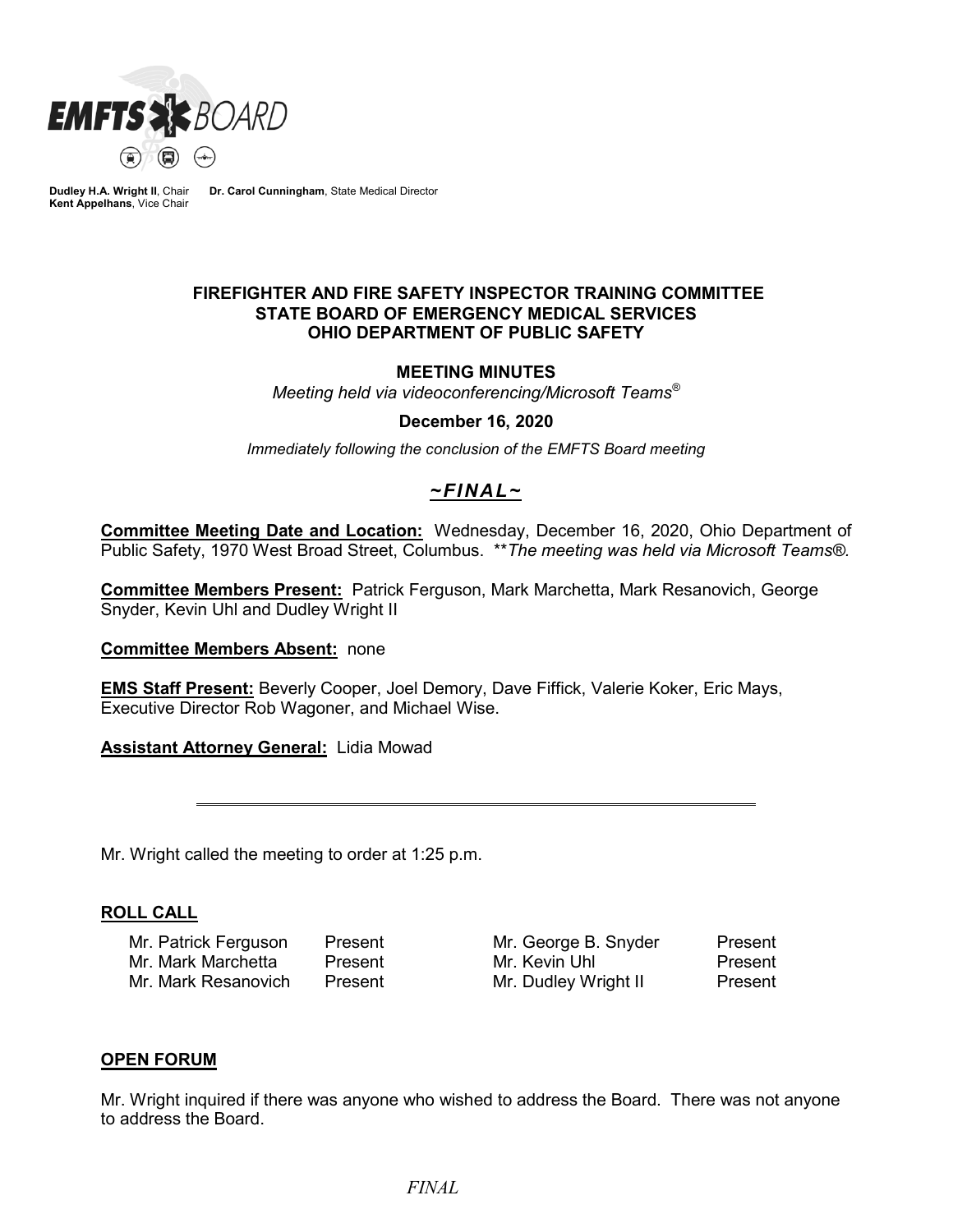# **REVIEW AND APPROVAL OF CONSENT AGENDA**

Mr. Wright requested a motion to approve the consent agenda to include the October 21, 2020 Firefighter and Fire Safety Inspector Training Committee meeting minutes, the October and November 90-day extension requests, and the October and November fire certifications.

*ACTION: Motion to approve the Consent Agenda items to include the August 19, 2020 Firefighter and Fire Safety Inspector Training Committee meeting minutes, the October and November 90-day extension requests, and the October and November fire certifications.* Mr. Resanovich - First. Mr. Ferguson– Second. None abstained. None opposed. **Motion approved.**

### **Fire Fighter and Fire Safety Inspector Training Committee, James Burke**

The committee met on November 10, 2020 and there was a quorum.

Mr. Burke stated that they have an individual who took an EMS Instructor Course did not successfully complete the knowledge exam and has now requested to be a Fire Instructor. The issue in the ORC specifies the order in which the courses and exams need to be taken. He is requesting to use the instructor course and instructor methodology exam he completed recently with EMS and transfer them over to be a fire instructor. If approved he would complete the fire instructor course, take the knowledge exam and do his supervisor teaching. If not approved he would have to take that course again. Executive Director Wagoner and Mr. Burke wanted to bring this forth to the Fire Committee members. A discussion ensued as to whether the committee would want to make an exception to the rule. Mr. Burke stated that this is one of those situations where EMS and fire is different. Mr. Wise. Legal counsel, stated that the committee may make an exception; however, it opens the door for future exceptions.

*ACTION: Motion to recommend to the Executive Director to deny the request for the exemption for the fire instructor training.* Mr. Snyder – First. Mr. Marchetta – Second. No abstentions. None opposed. *Motion approved.* 

Mr. Burke stated that the review of the rules are being reviewed and revised for the future in a manner where the fire rules will mirror the EMS rules.

New skill sheets for firefighter I, firefighter II, and fire safety inspector have been approved and will be on the website; however, they will not be effective until January 1, 2021. The DEMS wanted to give programs plenty of time to review these.

Mr. Burke stated that there will be an update for the program directors at the next meeting. Approval of the Committee was received to run a pilot of the live fire operations course for live fire instructors utilizing a text book.

Mr. Burke reported that there will be system upgrades on November 17, 2020. The DEMS staff will hold several virtual meetings to help the program directors with the new upgrades. The majority of these changes are safeguards and to ensure that student information is entered correctly to ensure they are in the right class and take the correct exams. The DEMS staff will be revising the manuals.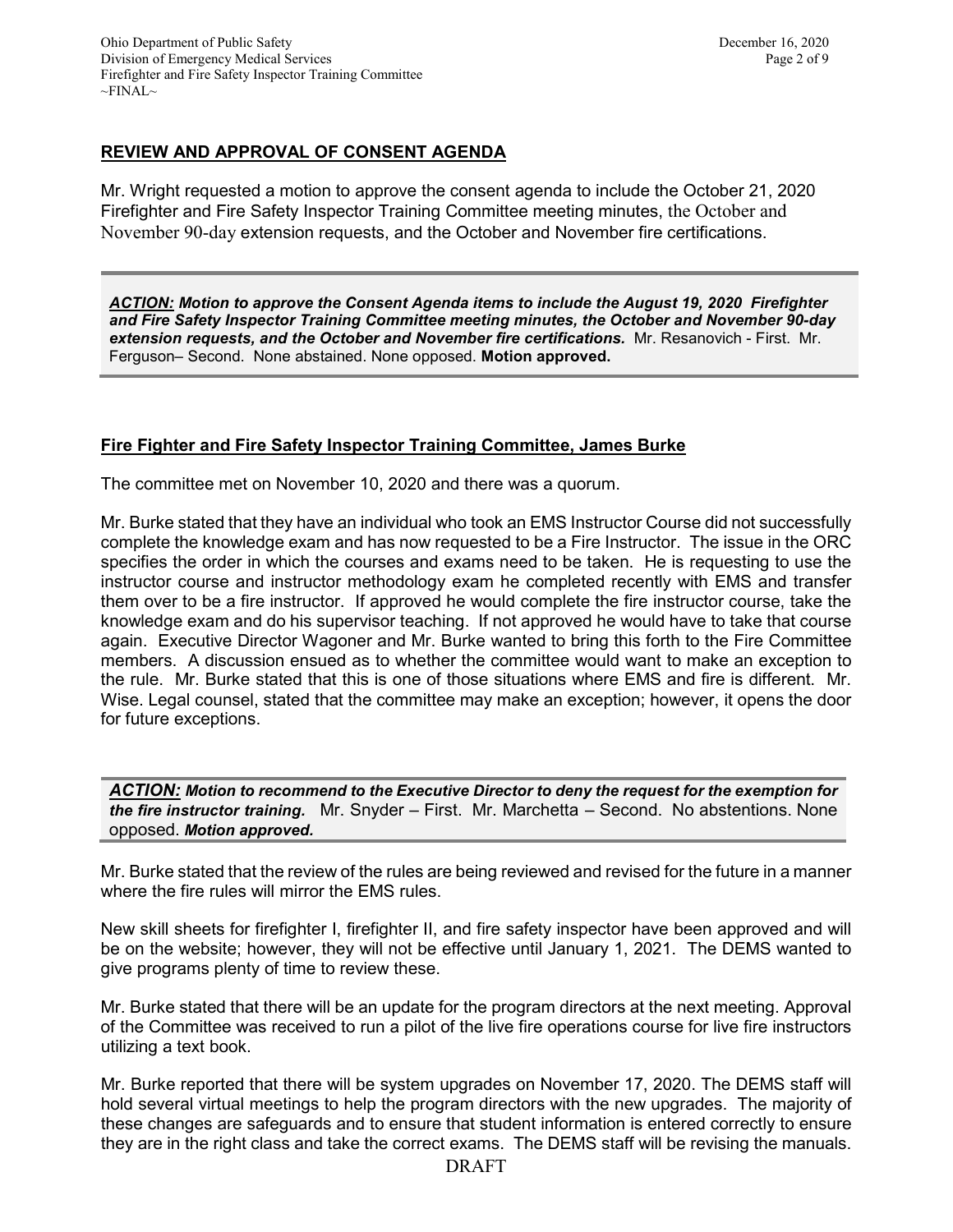# **REPORT AND RECOMMENDATIONS**

Mr. Wright, on behalf of the Firefighter and Fire Safety Inspector Training Committee, the proceedings were called to order at 1:35 p.m. on December 16, 2020. Members of the committee present for the proceedings are:

### **ROLL CALL**

| Mr. Patrick Ferguson | Present |
|----------------------|---------|
| Mr. Mark Marchetta   | Present |
| Mr. Mark Resanovich  | Present |

Mr. George B. Snyder Present Mr. Kevin Uhl Present Mr. Dudley Wright II Present

It was noted for the record that a majority of the members of the Committee and Executive Director Wagoner were present.

The committee will be reviewing the following cases:

- **Fire Report and Recommendations in the matter of Fire Case(s):**
	- o Fire Case No. 2018-540-BF100, Justin M. Bancroft, Certificate No. 174354
	- o Fire Case No. 2019-121-BF100, Heather Roberts, Certificate No. 175817
	- o Fire Case No. 2019-232-BF500, Ricardo Galarza Jr., Certificate No. 171515

Mr. Wright recognized Assistance Attorney General Lidia for the purpose of providing a brief synopsis of each case.

**Fire Case No. 2018-540-BF100, Justin M. Bancroft, Certificate No. 174354.** Mr. Bancroft is a certified EMT and active from September 13, 2019 to September 13, 2022. On April 3, 2019 in the Hamilton County Common Pleas Court, Case no. B1805012, Mr. Bancroft pleaded guilty to and was convicted of two reduced charges of attempted felonious assault, two Felony 3's. The Board issued a Notice of Opportunity for Hearing intending to take action on his certificate on the basis of the felony convictions. The underlying facts were that, without any influence of substances, Mr. Bancroft cause significant damage to outside bystanders, causing two of the men to suffer broken facial bones, necessitating reconstructive surgeries, and severe fractures. This matter went to hearing on February 24, 2020, where he confirmed the pleas and underlying law enforcement reports and the recommendation was to revoke Mr. Bancroft's EMT certificate.

**Fire Case No. 2019-121-BF100, Heather Roberts, Certificate No. 175817**. Ms. Roberts is a certified EMT and active from January 7, 2020 to January 7, 2023. On August 7, 2019, in Muskingum County Common Pleas court, Case no. CR2019-0187, Ms. Roberts pleaded guilty to and was convicted of aggravated assault. The Board issued a Notice of Opportunity for Hearing on the basis

### DRAFT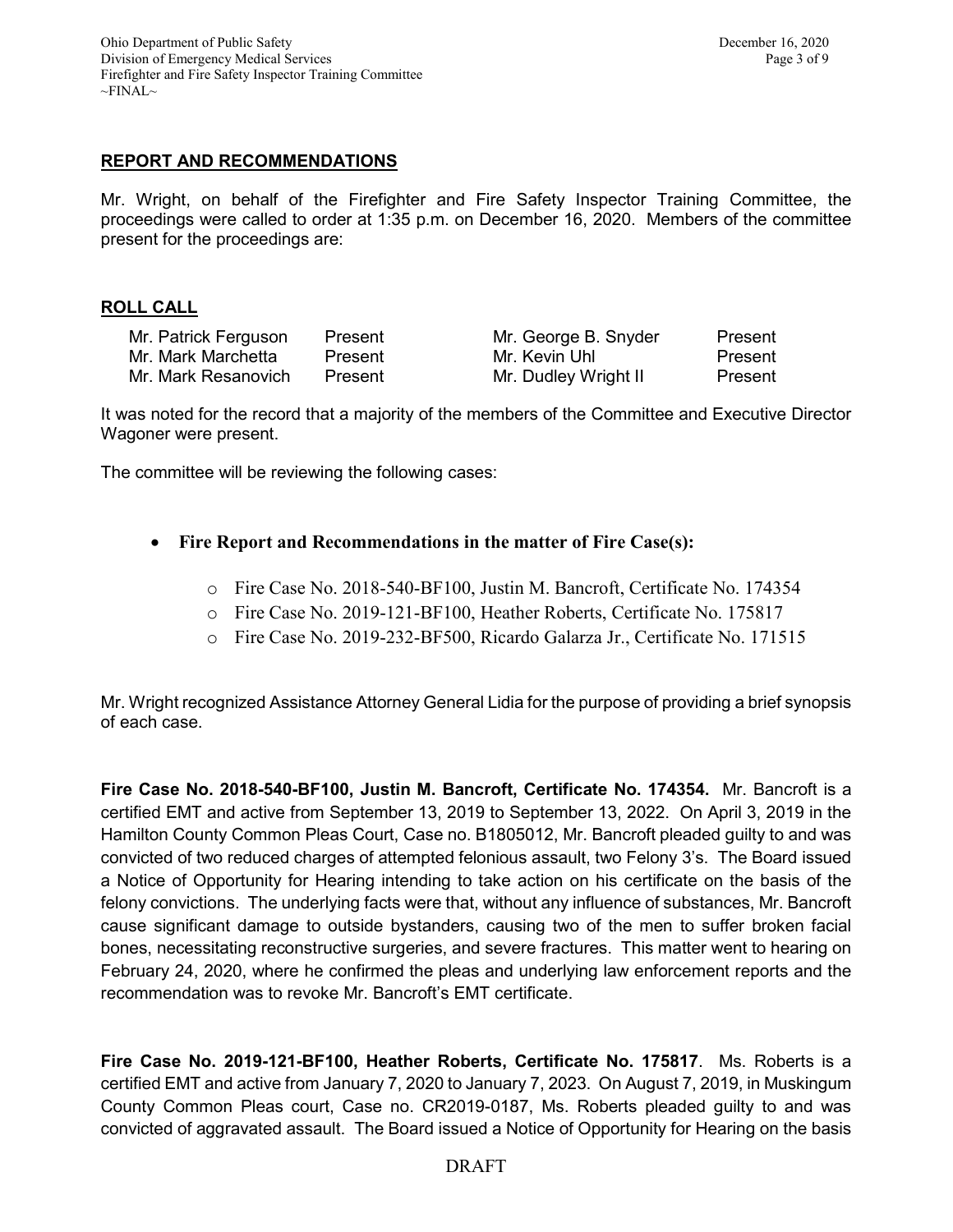of the felony conviction intending to take action on the certificate. Underlying facts involved domestic dispute where Ms. Roberts allegedly reached for a gun and corkscrew, and caused bruising on her husband when attempting to push him down the stairs. This matter went to hearing on October 2, 2020 where the hearing examiner confirmed the conviction and considered the underlying facts, and ultimately recommended that the Board not impose a revocation, but rather a suspension for a period of time deemed appropriate by the Board.

- **Fire Case No. 2019-232-BF500, Ricardo Galarza Jr., Certificate No. 171515.** Mr. Galarza is not a certified EMT; however, he was previously certified from 2016 to 2018, expired and reapplied on September 5, 2019. The Division of EMS received a tip-off about two things involving Mr. Galarza. The tip stated that Mr. Galarza never completed any continuing education for the prior or new certifications and that he continued to practice and hold himself out as an EMT for 183 calls when he wasn't certified. The Board issued a Notice of Opportunity for Hearing on unauthorized practice and failure to maintain continuing education records. The matter went to hearing on January 27, 2019 where the hearing examiner confirmed unauthorized practice and failure to maintain or produce any continuing education records and the recommendation is to revoke the 2016 to 2018 certification and deny the pending September 5, 2019 application.
- Mr. Wright asked if Mr. Bancroft or his attorney were present. No one was present.
- Mr. Wright asked if Ms. Roberts or her attorney were present. No one was present.
- Mr. Wright asked if Mr. Galarza or his attorney were present. No one was present

### **GOLDMAN PROCEEDINGS**

#### **Goldman Case(s)**

Mr. Wright stated that the following cases were reviewed pursuant to Goldman v. State Medical Board of Ohio, where the Respondents did not properly request a hearing. The individuals named did not have the ability to present written or oral testimony, but could be present to hear the proceedings and outcome. The committee received the sworn affidavits from the EMS investigators and accompanying exhibits. The affidavits contained the evidence and testimony upon which they deliberated. There were six cases. The proceedings were in the matter of:

- o Fire Case No. 2018-557-F300, Jason L. Traxler, Certificate No. 148566
- o Fire Case No. 2018-580-F300, Pat R. Antonelli, Certificate No. 50589
- o Fire Case No. 2018-620-F300, Steven B. Kautz, Certificate No. 133313<br>○ Fire Case No. 2018-661-F300. Brvan S. Grav. Certificate No. 103067
- Fire Case No. 2018-661-F300, Bryan S. Gray, Certificate No. 103067
- o Fire Case No. 2019-283-BF100, John E. Robinson, Certificate No. 174471<br>○ Fire Case No. 2019-521-BF100. Jack E. Reall. Certificate No. 29359
- Fire Case No. 2019-521-BF100, Jack E. Reall, Certificate No. 29359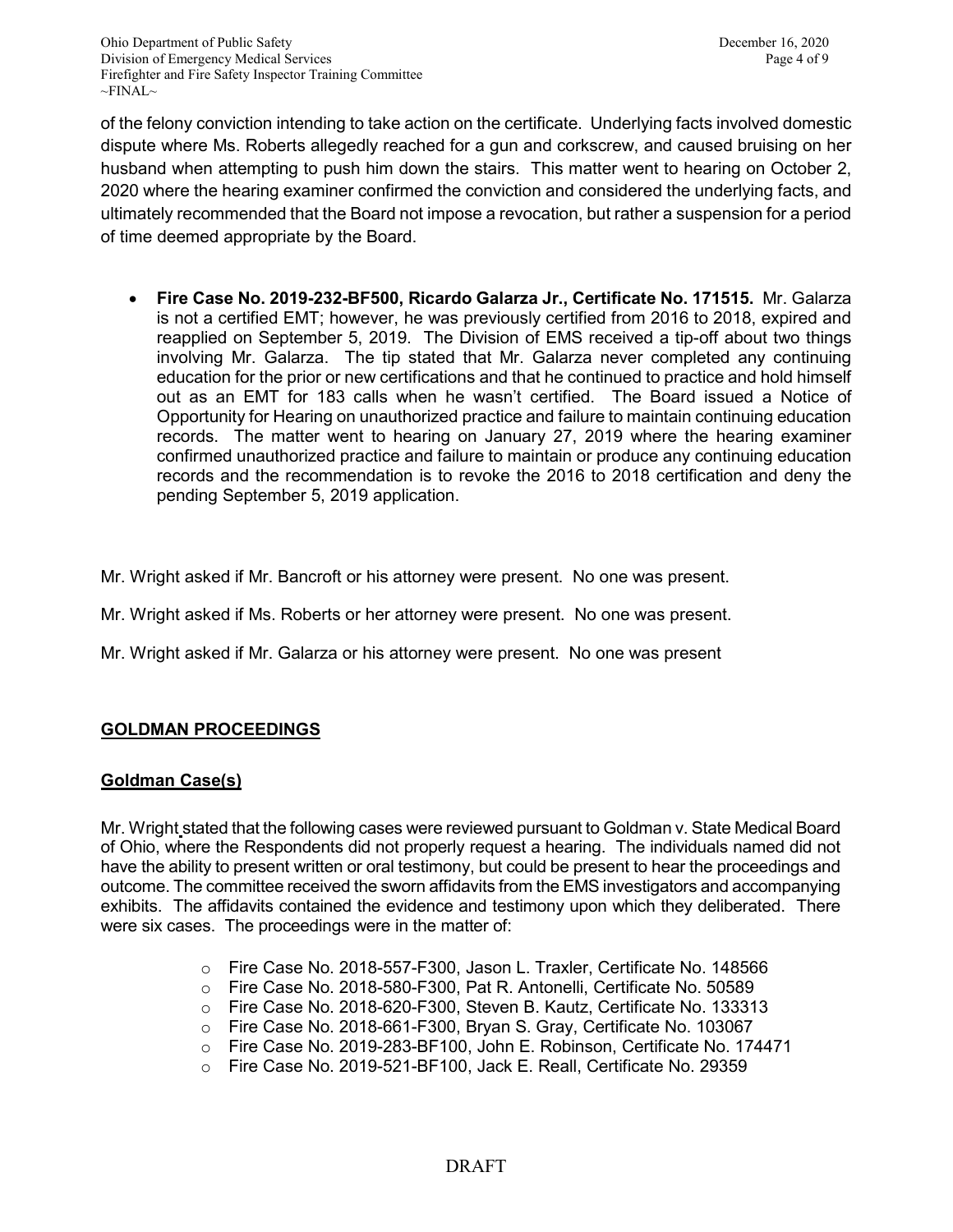Having received documentation for these cases, Mr. Wright requested a motion to admit the sworn affidavits and the accompanying exhibits in the aforementioned cases into evidence.

*ACTION: Motion to admit the sworn affidavit and accompanying exhibits in the aforementioned cases into evidence.* Mr. Marchetta – First. Mr. Snyder – Second. No abstentions. None opposed. *Motion approved.* 

There being no further evidence, these proceedings were closed at 1:44 p.m.

*ACTION: Motion to recess the meeting for the purpose of entering into quasi-judicial deliberations.* Mr. Snyder– First. Mr. Ferguson – Second. No abstentions. None opposed. *Motion approved.* 

# **REPORT AND RECOMMENDATION MOTIONS**

*ACTION: In the matter of Fire Case Number 2018-540-BF100, Justin M. Bancroft, Certificate Number 174354 the Committee recommends that the Executive Director issue an adjudication order approving the findings of fact and conclusions of law, and the recommendation of the hearing examiner to revoke Mr. Bancroft's firefighter certifications.* Mr. Snyder – First. Mr. Marchetta – Second. None opposed. Mr. Uhl - abstained. **Motion approved.** 

*ACTION: In the matter of Fire Case Number 2019-121-BF100, Heather Roberts, Certificate Number 175817, the Committee recommends that the Executive Director issue an adjudication order approving the findings of fact and conclusions of law, and the recommendation of the hearing examiner to suspend Ms. Robert's firefighter certification. The Suspension shall be for a period of one (1) year, followed by three years of probation. Ms. Roberts, as a stipulation of her probation and on completion of said probation, shall submit a BCI&I check at renewal. Ms. Roberts shall complete all other standard conditions of renewal during the period of probation. The reason for this modification is due to the serious nature of the offenses.* Mr. Snyder – First. Mr. Marchetta – Second. None opposed. None abstained. **Motion approved.** 

*ACTION: In the matter of Fire Case Number 2019-232-BF500, Ricardo Galarza, Jr., Certificate Number 171515, the Committee recommends that the Executive Director issue an adjudication order approving the findings of fact and conclusions of law, and the recommendation of the hearing examiner to revoke Mr. Galarza's firefighter certification.* Mr. Snyder – First. Mr. Marchetta – Second. None opposed. Mr. Ferguson - abstained. **Motion approved.**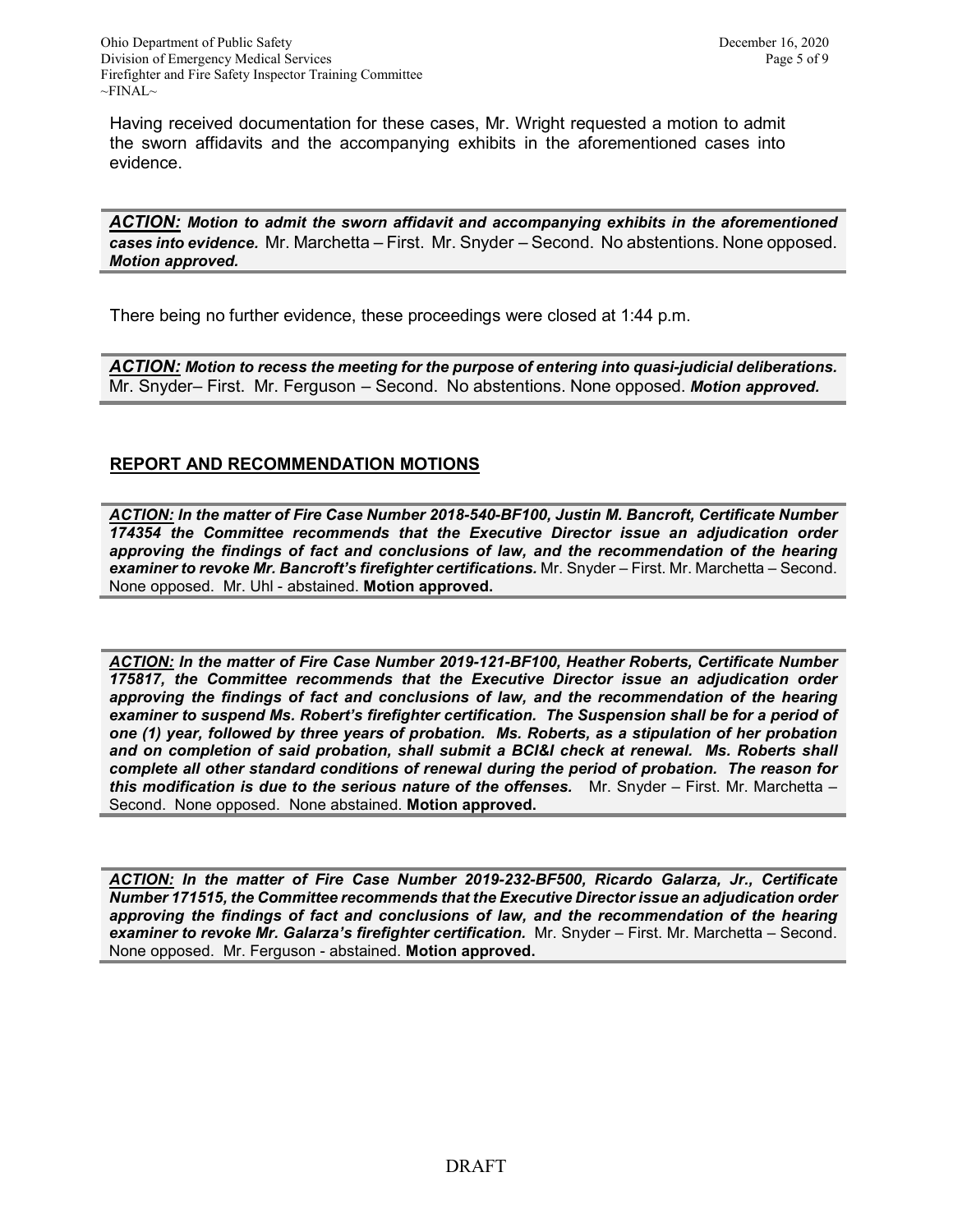#### **GOLDMAN MOTIONS**

*ACTION:* **In the matter of Fire Case Number 2018-557-F300, Jason L. Traxler, Certificate Number 148566, the Committee recommends that the Executive Director issue an adjudication order finding that Mr. Traxler failed to comply with continuing education requirements as indicated in the notice of opportunity for hearing and that Mr. Traxler's firefighter certification be revoked.**Mr. Snyder – First. Mr. Marchetta – Second. None opposed. None abstained. **Motion approved.** 

*ACTION: In the matter of Fire Case Number 2018-580-F300, Pat R. Antonelli, Certificate Number 50589, the Committee recommends that the Executive Director issue an adjudication order finding that Mr. Antonelli failed to comply with continuing education requirements as indicated in the notice of opportunity for hearing and that Mr. Antonelli's firefighter certification be revoked.* Mr. Snyder – First. Mr. Marchetta – Second. None opposed. None abstained. **Motion approved.** 

*ACTION: In the matter of Fire Case Number 2018-620-F300, Steven B. Kautz, Certificate Number 133313, the Committee recommends that the Executive Director issue an adjudication order finding that Mr. Kautz failed to comply with continuing education requirements as indicated in the notice of opportunity for hearing and that Mr. Kautz's firefighter certification be revoked.* Mr. Snyder – First. Mr. Marchetta – Second. None opposed. None abstained. **Motion approved.** 

*ACTION: In the matter of Fire Case Number 2018-661-F300, Bryan S. Gray, Certificate Number 103067, the Committee recommends that the Executive Director issue an adjudication order finding that Mr. Gray failed to comply with continuing education requirements as indicated in the notice of opportunity for hearing and that Mr. Gray's firefighter certification be revoked.* Mr. Snyder – First. Mr. Marchetta – Second. None opposed. Mr. Uhl - abstained. **Motion approved.** 

*ACTION: In the matter of Fire Case Number 2019-283-BF100, John E. Robinson, Certificate Number 174471, the Committee recommends that the Executive Director issue an adjudication order finding that Mr. Robinson has been convicted of theft while working as a firefighter, that he failed to report this conviction to the Executive Director, and that Mr. Robinson's firefighter certification be revoked.* Mr. Snyder – First. Mr. Marchetta – Second. None opposed. None abstained. **Motion approved.** 

*ACTION: In the matter of Fire Case Number 2019-521-BF100, Jack E. Reall, Certificate Number 29359, the Committee recommends that the Executive Director issue an adjudication order finding that Mr. Reall has been convicted of Dereliction of Duty while working as a firefighter, that he failed to report this conviction to the Board, and that Mr. Reall's firefighter certifications be revoked.*  Mr. Snyder – First. Mr. Marchetta – Second. None opposed. Mr. Ferguson - abstained. **Motion approved.**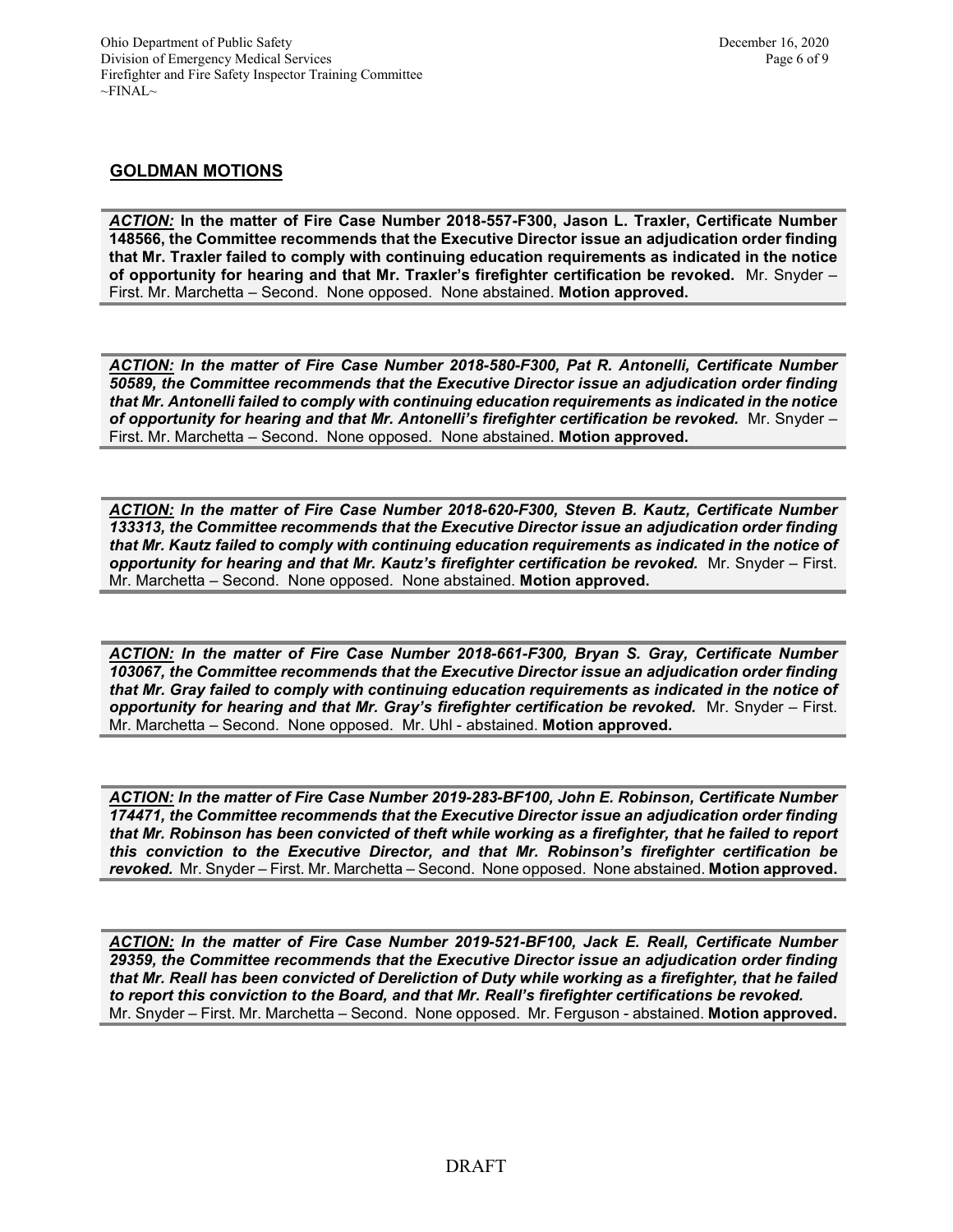# **FIRE INVESTIGATIONS, STAFF**

*ACTION: Motion to recommend to the Executive Director to close the following certification case.* Mr. Snyder – First. Mr. Marchetta – Second. None opposed. None abstained. **Motion approved.** 2020-515-F500 \*Refer to OSFM

*ACTION: Motion to recommend to the Executive Director to close the following education case.* Mr. Snyder – First. Mr. Marchetta – Second. None opposed. None abstained. **Motion approved.** 2020-520-F300 \*Warning Letter to Program

*ACTION: Motion to recommend to the Executive Director to accept the following education case.* Mr. Snyder – First. Mr. Marchetta – Second. None opposed. None abstained. **Motion approved.** 2020-521-F300

| ACTION: Motion to recommend to the Executive Director to accept the following Consent         |                |  |
|-----------------------------------------------------------------------------------------------|----------------|--|
| Agreements. Mr. Snyder – First. Mr. Marchetta – Second. None opposed. Mr. Ferguson (2020-407- |                |  |
| BF100) - abstained. Motion approved.                                                          |                |  |
| 2019-651-F300                                                                                 | 2020-399-BF100 |  |
| 2020-111-BF100                                                                                | 2020-407-BF100 |  |
| 2020-365-BF100                                                                                | 2020-433-F100  |  |

| ACTION: Motion to recommend to the Executive Director to close the following cases.        |                |  |
|--------------------------------------------------------------------------------------------|----------------|--|
| Mr. Snyder - First. Mr. Marchetta - Second. None opposed. None abstained. Motion approved. |                |  |
| 2020-166-BF500                                                                             | 2020-279-BF500 |  |
| 2020-167-BF500                                                                             | 2020-317-BF100 |  |

| ACTION: Motion to recommend to the Executive Director to close the following cases; individuals<br>have met the stipulations of their Consent Agreement. Mr. Snyder - First. Mr. Marchetta - Second.<br>None opposed. None abstained. Motion approved. |                |  |
|--------------------------------------------------------------------------------------------------------------------------------------------------------------------------------------------------------------------------------------------------------|----------------|--|
| 2017-467-F100                                                                                                                                                                                                                                          | 2019-166-BF100 |  |
| 2017-794-BF300                                                                                                                                                                                                                                         | 2019-177-F300  |  |
| 2018-175-F300                                                                                                                                                                                                                                          |                |  |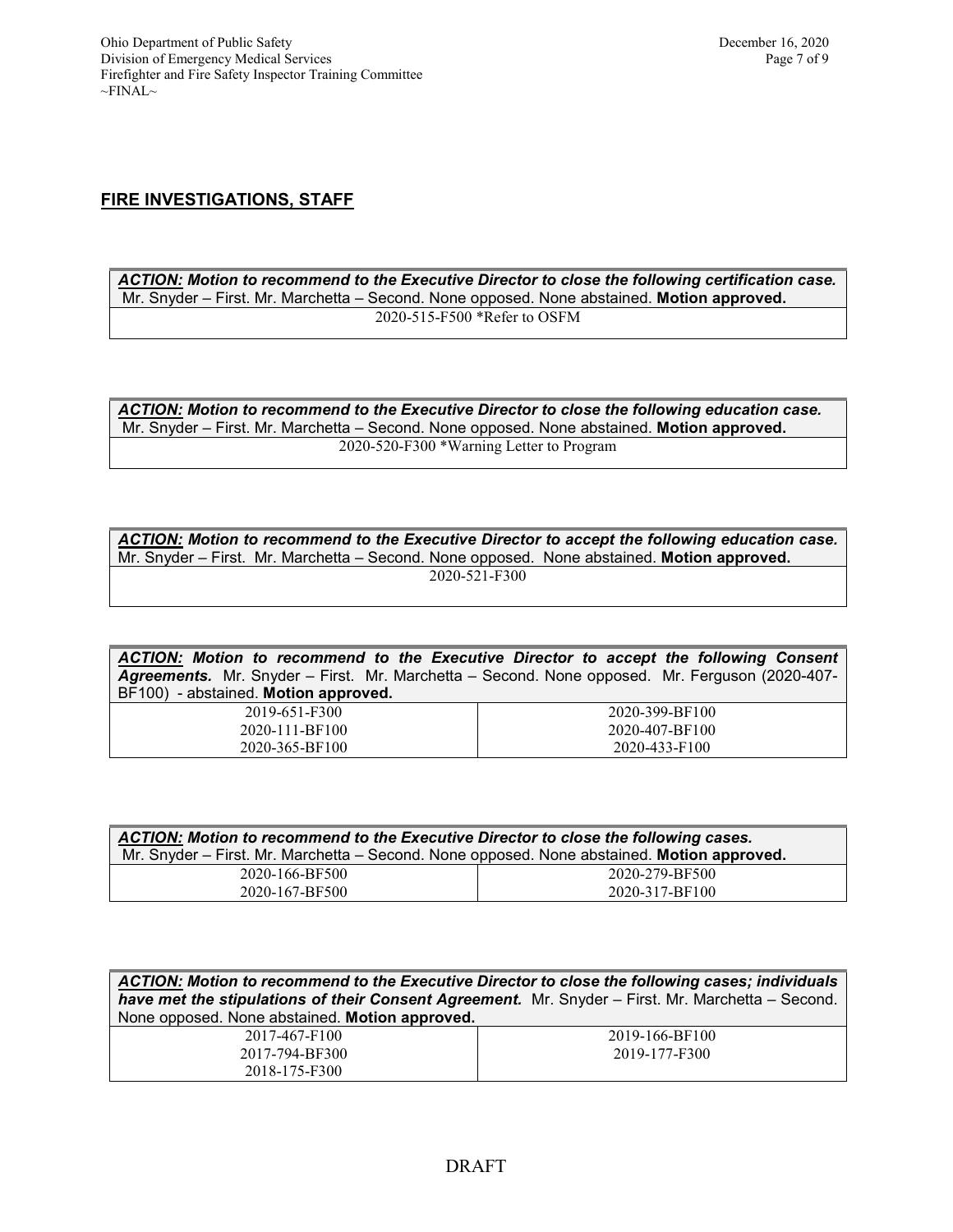| ACTION: Motion to recommend to the Executive Director to close the following cases; accept      |  |  |
|-------------------------------------------------------------------------------------------------|--|--|
| surrendering of their respective certificates. Mr. Snyder - First. Mr. Marchetta - Second. None |  |  |
| opposed. None abstained. Motion approved.                                                       |  |  |
| 2018-496-F300                                                                                   |  |  |
| 2019-648-F300                                                                                   |  |  |
| 2019-661-F300                                                                                   |  |  |
| 2020-159-F300                                                                                   |  |  |

| ACTION: Motion to recommend to the Executive Director to issue Notice of Opportunity for        |                |  |
|-------------------------------------------------------------------------------------------------|----------------|--|
| Hearings for the following cases. Mr. Snyder - First. Mr. Marchetta - Second. None opposed. Mr. |                |  |
| Ferguson ( - abstained. Motion approved.                                                        |                |  |
| 2019-016-F300                                                                                   | 2019-606-F300  |  |
| 2019-188-F100                                                                                   | 2020-145-BF100 |  |
| 2019-354-BF300                                                                                  | 2020-210-F100  |  |
| 2019-420-F300                                                                                   | 2020-367-F300  |  |
| 2019-472-F300                                                                                   | 2020-368-F300  |  |
| 2019-476-F300                                                                                   | 2020-428-BF100 |  |
| 2019-477-F300                                                                                   | 2020-434-F300  |  |
| 2019-569-F300                                                                                   | 2020-543-BF100 |  |

*ACTION: Motion to recommend to the Executive Director to issue Notice of Opportunity for Hearing upon sentencing in the following case.* Mr. Snyder – First. Mr. Marchetta – Second. None opposed. Mr. Ferguson - abstained. **Motion approved.** 2020-120-BF100

*ACTION: Motion to recommend to the Executive Director to close the following cases due to one of the following reasons: inadvertently marked yes to conviction question, misdemeanor convictions that have previously been deemed "not involving moral turpitude", local issues, and grandfathering issues of certification/conviction:* Mr. Snyder – First. Mr. Marchetta – Second. None opposed. None abstained. **Motion approved.**

| 2019-611-BF300 | 2020-451-BF100 |
|----------------|----------------|
|                |                |
| 2020-212-BF100 | 2020-452-F100  |
| 2020-424-F100  | 2020-456-BF100 |
| 2020-441-BF100 | 2020-495-F100  |
| 2020-450-BF100 | 2020-506-BF500 |

**Old Business ~ none**